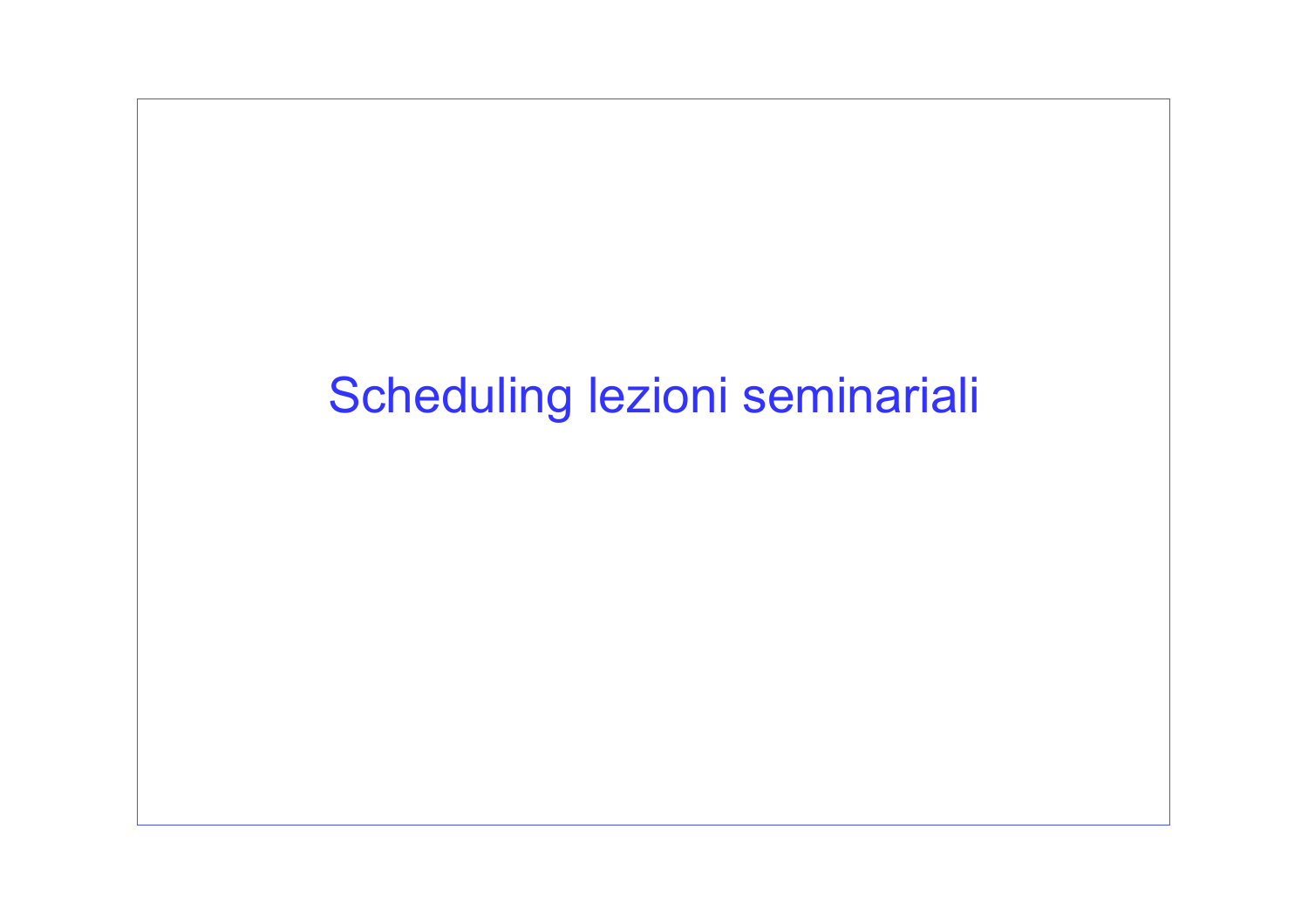## **Scheduling**

- 30 marzo: Alessandro Daducci, LTS5 EPFL
	- Exploiting sparsity in diffusion MRI
- 11, 20 aprile: Francesca Pizzorni Ferrarese, post-doc, UniVR
	- From image reconstruction to connectivity analysis: a journey through the brain's wiring
	- MrDiffusion, freesurfer, Diffusion toolkit, Circos e Connectome Mapping Toolkit
- 4 maggio, Gloria Menegaz
	- examples of signal generation denoising of DSI data in sparse domains or ICA
- 11 maggio Andrès Mendez Guerrero, PhD student, UniVR
	- Integration of perfusion and diffusion MRI images of the breast
	- Elastix
- 18 maggio Pasquale Mirtuono, PhD student Multimodal imaging, UniVR
	- Processing of multimodal neuroimaging for surgical interventions
	- Trackvis, FSL, Slicer
- 25 maggio: Giulia Paggetti, post-doc, UniVR
	- An Assessment of Parietal Function during Depth Perception and Coordination in Surgical Robotics: A fNIRS study
	- SPM-NIRS